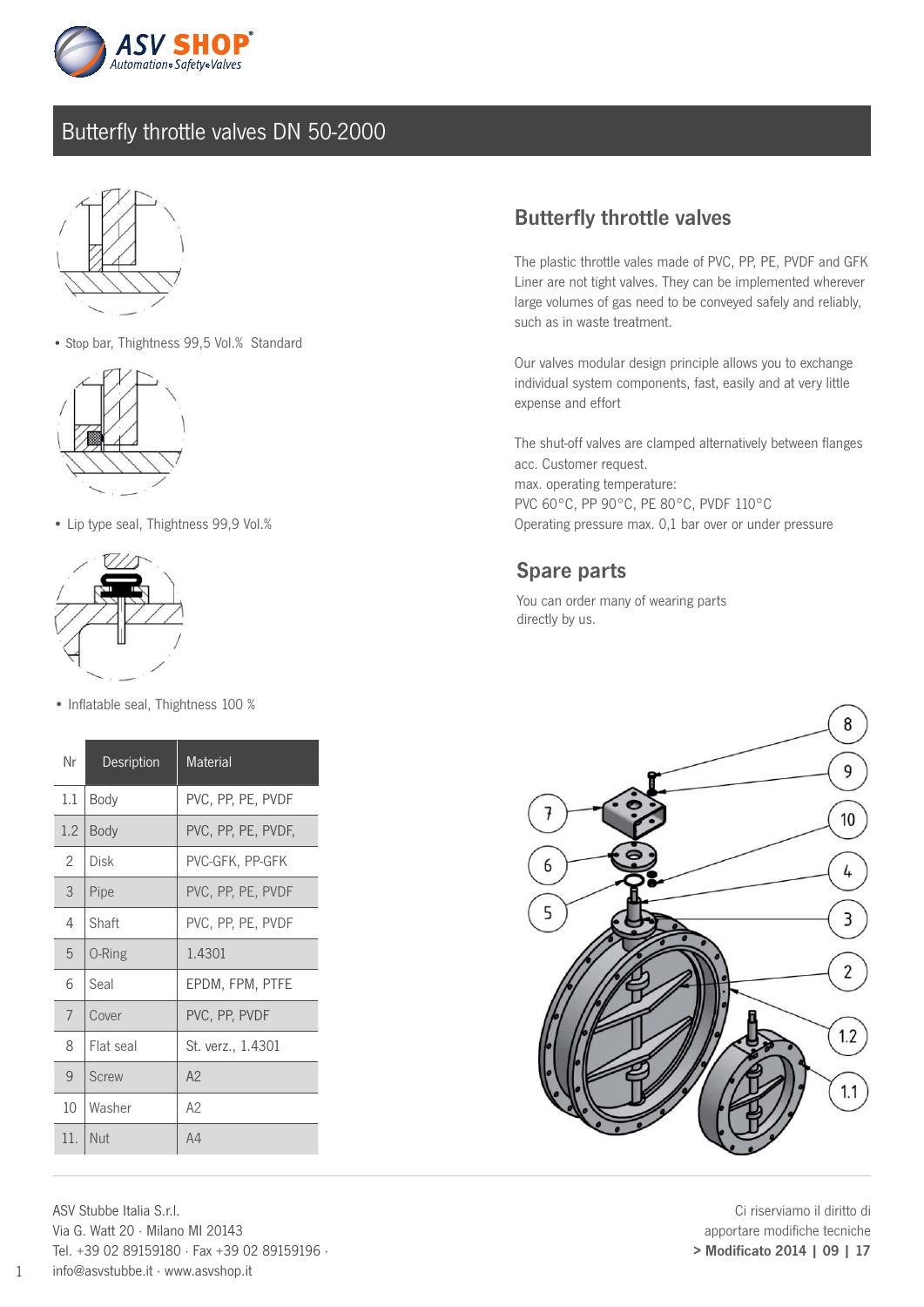

# Butterfly throttle valves DN 50-350



• Dimensions with electric or pneumatic actuator by inquiry manual leaver

| Nominal diameter |          |                    | <b>Dimensions</b> |                 |                 |                      |                      |                      | Standard |         |                          |
|------------------|----------|--------------------|-------------------|-----------------|-----------------|----------------------|----------------------|----------------------|----------|---------|--------------------------|
| d<br>mm          | DN<br>mm | Zoll<br>mm         | mm                | <b>B1</b><br>mm | <b>B2</b><br>mm | H <sub>2</sub><br>mm | B <sub>3</sub><br>mm | H <sub>3</sub><br>mm | LК<br>mm | D<br>mm | $n \times d2$<br>mm      |
| 63               | 50       | 2 <sup>11</sup>    | 50                | 180             | 295             | 135                  | 225                  | 210                  | 110      | 140     | $6 \times 211$           |
| 75               | 65       | $2\frac{1}{2}$ "   | 50                | 190             | 305             | 135                  | 235                  | 210                  | 130      | 160     | $6 \times 211$           |
| 90               | 80       | 3 <sup>u</sup>     | 50                | 210             | 325             | 135                  | 255                  | 210                  | 150      | 190     | $6 \times 211$           |
| 110              | 100      | $4^{\prime\prime}$ | 50                | 220             | 335             | 135                  | 265                  | 210                  | 165      | 210     | $8 \times 211$           |
| 160              | 150      | 6"                 | 60                | 240             | 355             | 135                  | 285                  | 210                  | 215      | 250     | $10 \times \emptyset$ 11 |
| 225              | 200      | 8 <sup>u</sup>     | 70                | 260             | 375             | 135                  | 305                  | 210                  | 265      | 290     | $12 \times 211$          |
| 280              | 250      | 10 <sup>u</sup>    | 70                | 280             | 395             | 135                  | 325                  | 210                  | 315      | 340     | $12 \times 211$          |
| 315              | 300      | 12"                | 80                | 300             | 415             | 135                  | 355                  | 300                  | 355      | 380     | $16 \times 211$          |
| 355              | 350      | 14"                | 90                | 330             | 445             | 135                  | 385                  | 300                  | 405      | 430     | $20 \times 011$          |

ASV Stubbe Italia S.r.l. Via G. Watt 20 · Milano MI 20143 Tel. +39 02 89159180 · Fax +39 02 89159196 · info@asvstubbe.it · www.asvshop.it